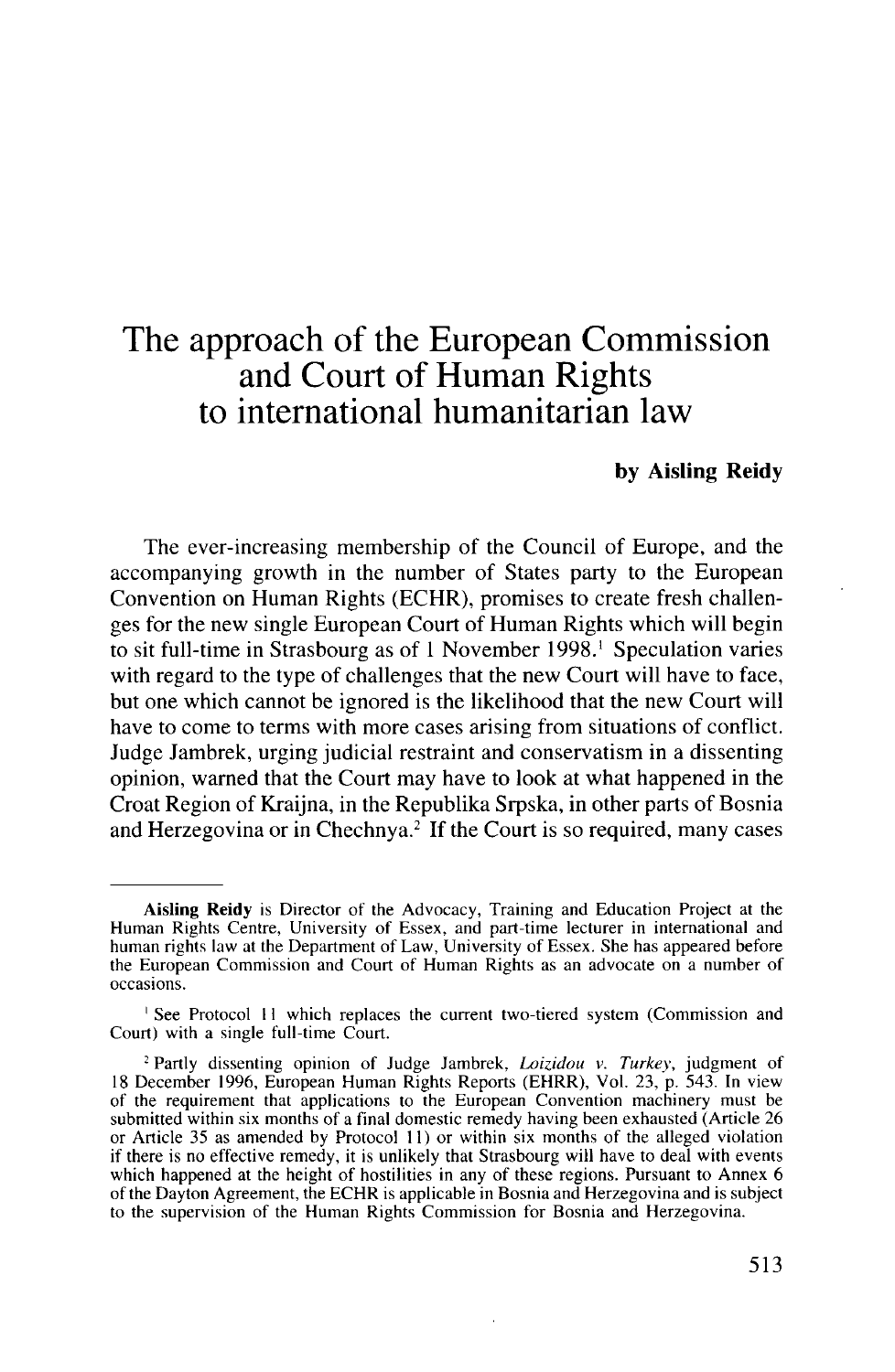may involve issues which call for consideration of international humanitarian law.

This article proposes to examine how the current European Commission and Court of Human Rights have addressed matters of international humanitarian law to date and to assess the legacy of jurisprudence in this regard which they will pass on to the new single Court.

# **Invoking international humanitarian law within the European Human Rights Convention**

As with similar human rights treaties, the ECHR is applicable with respect to the acts or omissions of any Contracting Party in any armed conflict where the State responsibility of the Contracting Party is engaged.<sup>3</sup> This includes responsibility for acts or omissions in an armed conflict within the national territory of the State Party as well as actions undertaken by its armed forces outside its national territory.<sup>4</sup> It is also part of the well-established case law of the Convention that the responsibility of a State can arise when, as the result of military action — whether lawful or unlawful — a State exercises effective control of an area outside its national territory.<sup>5</sup> In the foregoing situations, the guarantees provided by

<sup>&</sup>lt;sup>3</sup> The debate concerning the applicability of human rights law in the context of an armed conflict has already been covered extensively in other literature. See in particular D. Weissbrodt and P. L. Hicks, "Implementation of human rights and humanitarian law in armed conflict", *IRRC,* January-February 1993, pp. 120-138, and L. Doswald-Beck and S. Vite, "International humanitarian law and human rights law", *ibid.,* pp. 94-119; F. J. Hampson, "Human rights and humanitarian law in internal conflicts", in M. Meyer (ed), *Armed conflict and the new law,* London, 1989, p. 55; G.I.A.D. Draper, "The relationship between the human rights regime and the law of armed conflicts," *Israeli Yearbook of Human Rights,* Vol.1, 1971, p. 191; K. Suter, "Human rights in armed conflicts", *Revue de droit penal militaire et de droit de la guerre,* Vol. XV. 1976, p. 394.

<sup>&</sup>lt;sup>4</sup> Cyprus v. Turkey, 6780/74 and 6950/75 (first and second applications), 2 D & R 125, pp. 136-137 (1975). The responsibility of a State Party can be engaged by acts and omissions of their authorities which produce effects outside their own territory. See *X & Y & Zv. Switzerland,* 7289/75 & 7349/76, 9 D & R 57 (1977); *Drozd and Janousek v. France and Spain,* ECtHR Series A 240, p. 29, para. 91. Application No. 31821/96, pending before the Commission, concerns allegations of unlawful killings by armed forces of the Republic of Turkey while on an operation in northern Iraq. Victims of acts committed by Italian or Belgian troops in Somalia could also have brought a complaint under the ECHR against the respective States for violations carried out during the UN operations in Somalia.

<sup>5</sup>  *Cyprus v. Turkey, ibid.; Loizidou v. Cyprus* (preliminary objections), ECtHR Series A 310, para. 62 (1995), and *Loizidou v. Cyprus* (merits), ECtHR judgment of 18 December 1996, para. 52, reprinted in EHRR, Vol. 23, p. 513; most recently *Cyprus v. Turkey* 25781/94 (fourth application), 86 D & R 104 (1996).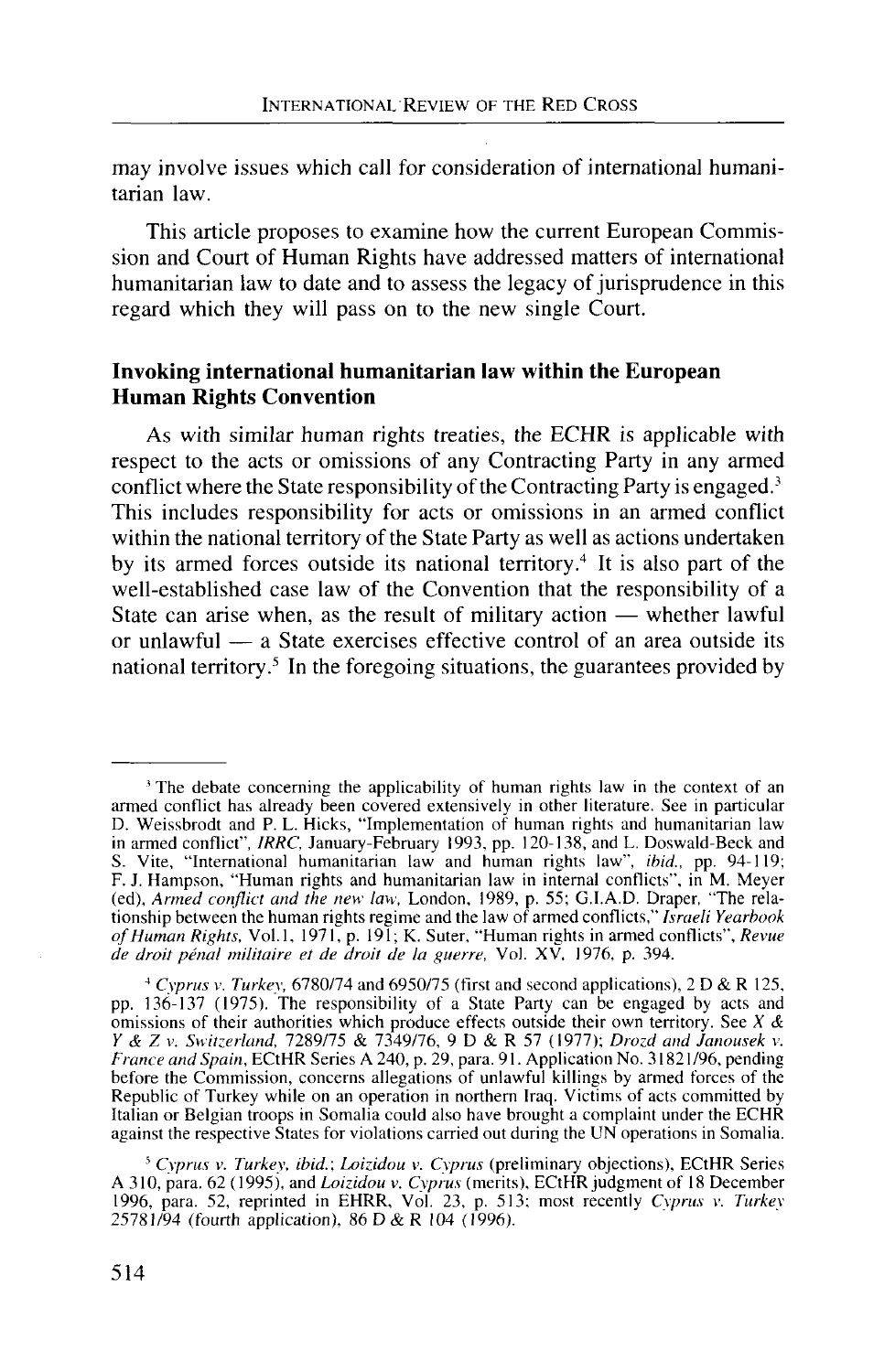the Convention under Article 2 (right to life), Article 3 (prohibition of torture), Article 4 (prohibition of slavery and forced labour) and Article 7 (no punishment without law), with the exception of deaths resulting from lawful acts of war, will apply to their full extent. However, should it be a time of war or other public emergency threatening the life of the nation, a State Party does have the right, by entering a derogation under Article 15, to limit its other obligations under the ECHR. $\frac{6}{5}$  Nevertheless, any derogating measure must not be inconsistent with its other obligations under international law, including obligations under humanitarian law such as the 1949 Geneva Conventions on the protection of war victims.<sup>7</sup> The Court can examine, and has examined, *proprio motu* whether a derogation meets the requirement of consistency with other international legal obligations, but has never declared a derogation invalid for this reason.<sup>8</sup>

Where a State does not invoke Article  $15$ , Article 60 of the Convention also provides that nothing in the Convention shall be construed as

8  *Lawless v. Ireland,* ECtHR Series A 3, paras. 40-41. In the case of *Ireland* v. *United Kingdom,* the Irish Government did apparently raise the question of the compatibility of British legislation in Northern Ireland with the Geneva Conventions. See Harris, O'Boyle and Warbrick, *supra* (note 6), p. 502, footnote 4. However, the Court itself only held that there was nothing in the data before the Court to suggest the UK disregarded such obligations in that case. In particular, the Irish Government never supplied to the Commission or the Court precise details on the claim formulated in its pleadings. See *Ireland v. UK,* ECtHR Series A 25, para. 222 . In *Brannigan and McBride v. UK,* ECtHR Series A 258-B, 26 May 1993, the applicants had pleaded that the derogation was in violation of Article 4 of the International Covenant on Civil and Political Rights to which the UK was also a party, at paras. 67-73.

<sup>9</sup> The Commission has held that a State cannot rely on Article 15 in the absence of some formal and public declaration of the state of emergency. See *Cyprus* v. *Turkey,* Report of the Commission, 4 EHRR 482 and 556, para. 528.

<sup>&</sup>lt;sup>6</sup> To date there has never been a derogation in time of war, though Greece, Ireland, Turkey and the United Kingdom have sought to claim the existence of a public emergency. — On Article 15 in general, see P. van Dijk and GJ.H. Van Hoof, *Theory and practice of the European Convention on Human Rights,* 2nd ed., Kluwer, 1990, pp. 548-560; D. J. Harris, M. O'Boyle and C. Warbrick, *Law of the European Convention on Human Rights,* Butterworths, 1995, pp. 489-507.

<sup>7</sup> P. van Dijk and G.J.H. Van Hoof, *ibid.,* p. 555. D.J. Harris, M. O'Boyle and C. Warbrick, *ibid.,* p. 502: "The obvious sources of treaty obligations are the [International Covenant on Civil and Political Rights] and the Geneva Red Cross Conventions". J. Pinheiro Farinha, "L'article 15 de la Convention", in Matscher and Petzold (eds), *Protecting Human Rights: The European Dimension,* Studies in honour of Gerard J. Wiarda, Carl Heymanns Verlag KG, 1989, pp. 521-529: "La solidarite internationale impose que les engagements des États soient toujours respectés - engagements découlant de traités, coutumes internationales ou de principes généraux de droit international. Parmi les engagements qui doivent être observés, même en cas de guerre, nous soulignerons ceux que le droit humanitaire (Conventions de Genève et de La Haye) établit." — All parties to the European Convention are also party to the 1949 Geneva Conventions.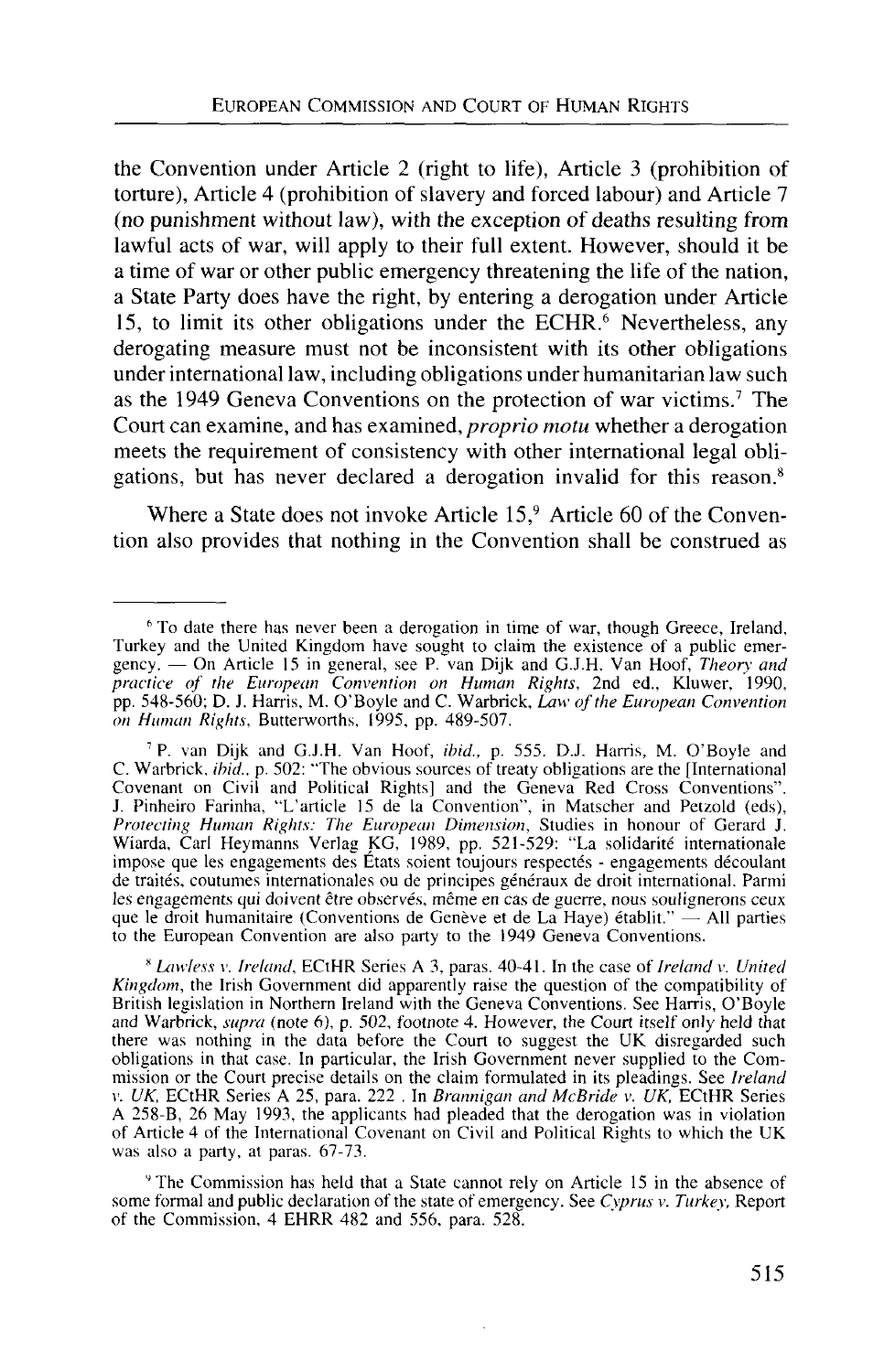limiting or derogating from any of the human rights and fundamental freedoms which may be ensured under the laws of any High Contracting Parties or under any other agreement to which it is a party.<sup>10</sup> The implementation of humanitarian law through the enforcement of the ECHR can therefore be examined at two levels: the enforcement of non-derogable and derogable rights in situations of armed conflict, and the extent to which restrictions on derogable rights are limited by reference to obligations of humanitarian law.

Despite the ample potential for enforcement of humanitarian law through the ECHR system, it could be said that this potential has not been fully exploited. One may only speculate why this is so. One obvious reason is that the Commission and Court have to date been called upon to examine very few situations where the law of armed conflict is applicable." Most state-of-emergency situations have been internal and would only attract the application of Article 3 common to the 1949 Geneva Conventions or Additional Protocol II of 1977 (if ratified), and even then only if the respondent State acknowledged that the internal situation had crossed the threshold of applicability.<sup>12</sup> Yet it should also be noted that when the Commission was first given the opportunity to take account of humanitarian law, with the Turkish invasion of Cyprus, the majority of the Commission chose not to avail itself of it. $13$ 

The Commission and Court have had more opportunity in recent times to analyse situations where the existence of international humanitarian law norms may have been of assistance to that analysis and also where resolution of the complaints could contribute to their development. One situation is the continuing occupation of northern Cyprus,<sup>14</sup> the other being

<sup>&</sup>lt;sup>10</sup> Articles 17 and 18 are also relevant with respect to limiting measures aimed at the restriction or destruction of rights.

<sup>&</sup>lt;sup>11</sup> The only complaints arising out of an international armed conflict have been in the context of the Turkish invasion of Cyprus in 1974. Complaints from state-of-emergency regions include complaints from Northern Ireland and south-eastern Turkey.

<sup>&</sup>lt;sup>12</sup> That is, that the situation was not one of isolated and sporadic acts of violence. For example, the UK has never accepted that common Article 3 or Protocol II applies to Northern Ireland. See F. Hampson, "Using international human rights machinery to enforce the international law of armed conflicts", *Revue de droit pencil militaire et de clroit de la guerre,* Vol. XXXI, 1992, pp. 117 and 127.

<sup>&</sup>quot; *Cyprus* v. *Turkey, supra* (note 9).

<sup>&</sup>lt;sup>14</sup> In advocating a holistic approach to the jurisdiction issues which arose in cases from northern Cyprus. Judge Pettiti stated that "[a]n overall assessment of the situation ... would make it possible to review the criteria on the basis of which the UN has analysed both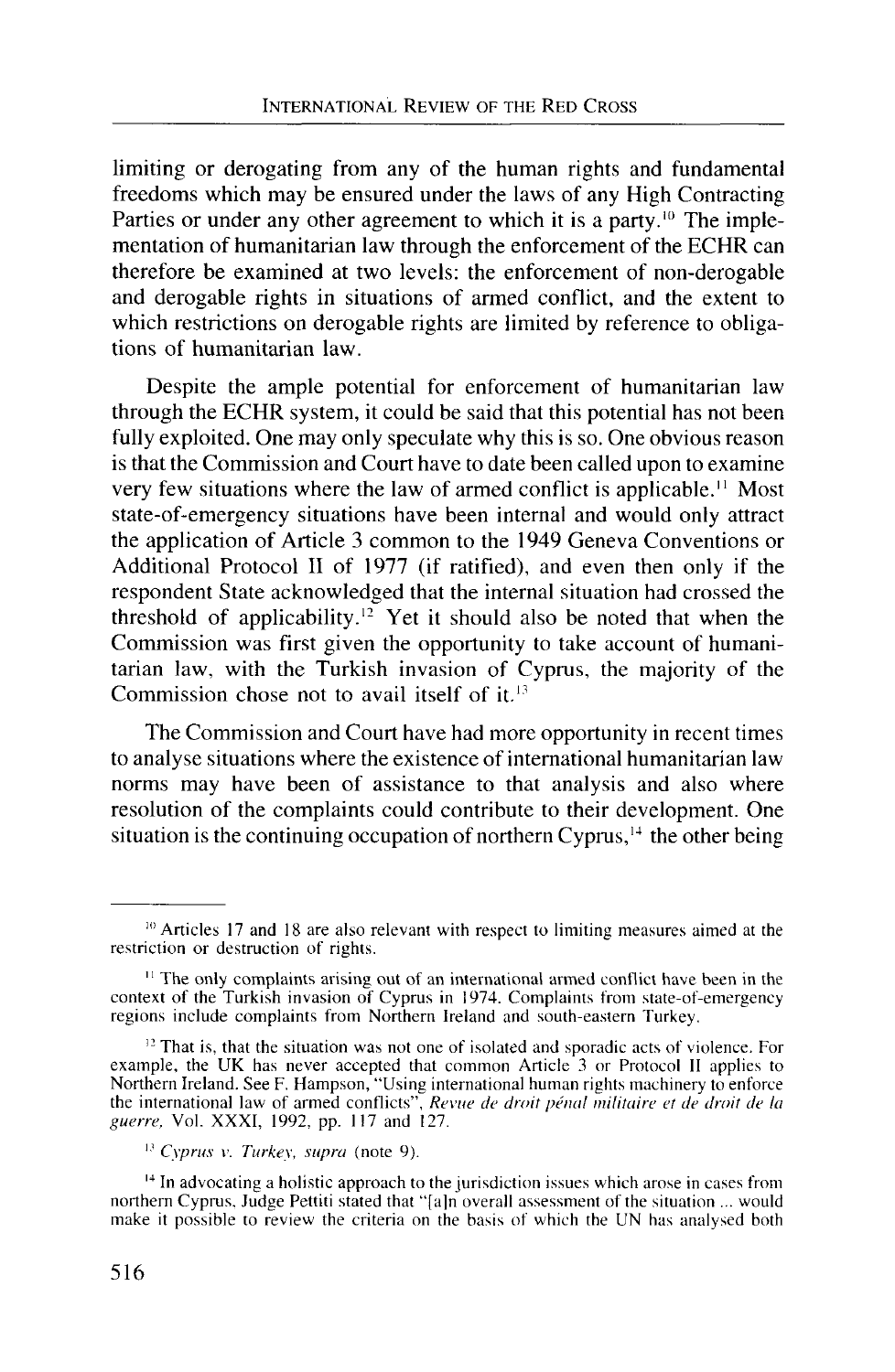the prolonged state of emergency in south-eastern Turkey. A note of warning should, however, be sounded with regard to the cases from south-eastern Turkey. The Court has noted in many of its judgments in cases stemming from the emergency regime in that area<sup>15</sup> that since approximately 1985 serious disturbances<sup>16</sup> or violent conflicts<sup>17</sup> have raged in the south-eastern regions of Turkey between the security forces and in particular the PKK (Workers Party of Kurdistan), and that 10 out of the 11 provinces of south-eastern Turkey have been subject to emergency rule for most of that period. However, at no stage has the Court commented on whether the situation in the region is of the type which would attract the application of common Article 3 or Additional Protocol II, nor does the Turkish government recognize the applicability of common Article 3 to the region.<sup>18</sup> Whilst these constraints need to be borne in mind, the jurisprudence from these cases provides a significant marker for the use of the Convention in the enforcement of international humanitarian law.

## **Applying international humanitarian law**

From the beginning the Commission and Court have made it clear that, in assessing the legitimacy of derogations entered by States in times of war or other public emergency, they would leave a wide margin of

the problems whether to recognise northern Cyprus as a State and the problem of the application of the UN Charter (occupation, annexation, territorial application of the Geneva Conventions in northern Cyprus, conduct of international relations)." See *Loizidou v. Turkey* (preliminary objections), 23 March 1995, ECtHR Series A 310.

<sup>&</sup>lt;sup>15</sup> Excluding complaints concerning freedom of expression, there are, at the time of writing, nine judgments from the Court in which the violations involved stem from the emergency regime in south-eastern Turkey: *Akdivar and others v. Turkey,* judgment of 18 September 1996, 23 EHRR 143, and *Aksoy v. Turkey,* judgment of 18 December 1996, 23 EHRR 553, both in *Reports of Judgments and Decisions,* 1996-IV; *Aydin v. Turkey,* judgment of 25 September 1997, 25 EHRR 251, and *Mentes v. Turkey,* judgment of 28 November 1997, both in *Reports of Judgments and Decisions,* 1997-IV; *Kaya v. Turkey,* judgment of 19 February 1998; *Selcuk and Asker v. Turkey,* judgment of 24 April 1998; *Gundem v. Turkey,* judgment of 25 May 1998; *Kurt v. Turkey,* judgment of 25 May 1998, and *Tekin v. Turkey,* judgment of 9 June 1998 — all to be reproduced in *Reports of Judgments and Decisions,* 1998.

<sup>16</sup>  *Mentes,* para. 12, *Aydin,* para. 14, *Selcuk and Asker,* para. 9: *supra* (note 15).

*<sup>&</sup>quot; Akdivar,* paras. 13-14, *Aksoy,* paras. 8-9, *Gundem,* para. 9: *supra* (note 15).

<sup>&</sup>lt;sup>18</sup> Turkey has not ratified Additional Protocol II (on non-international armed conflict).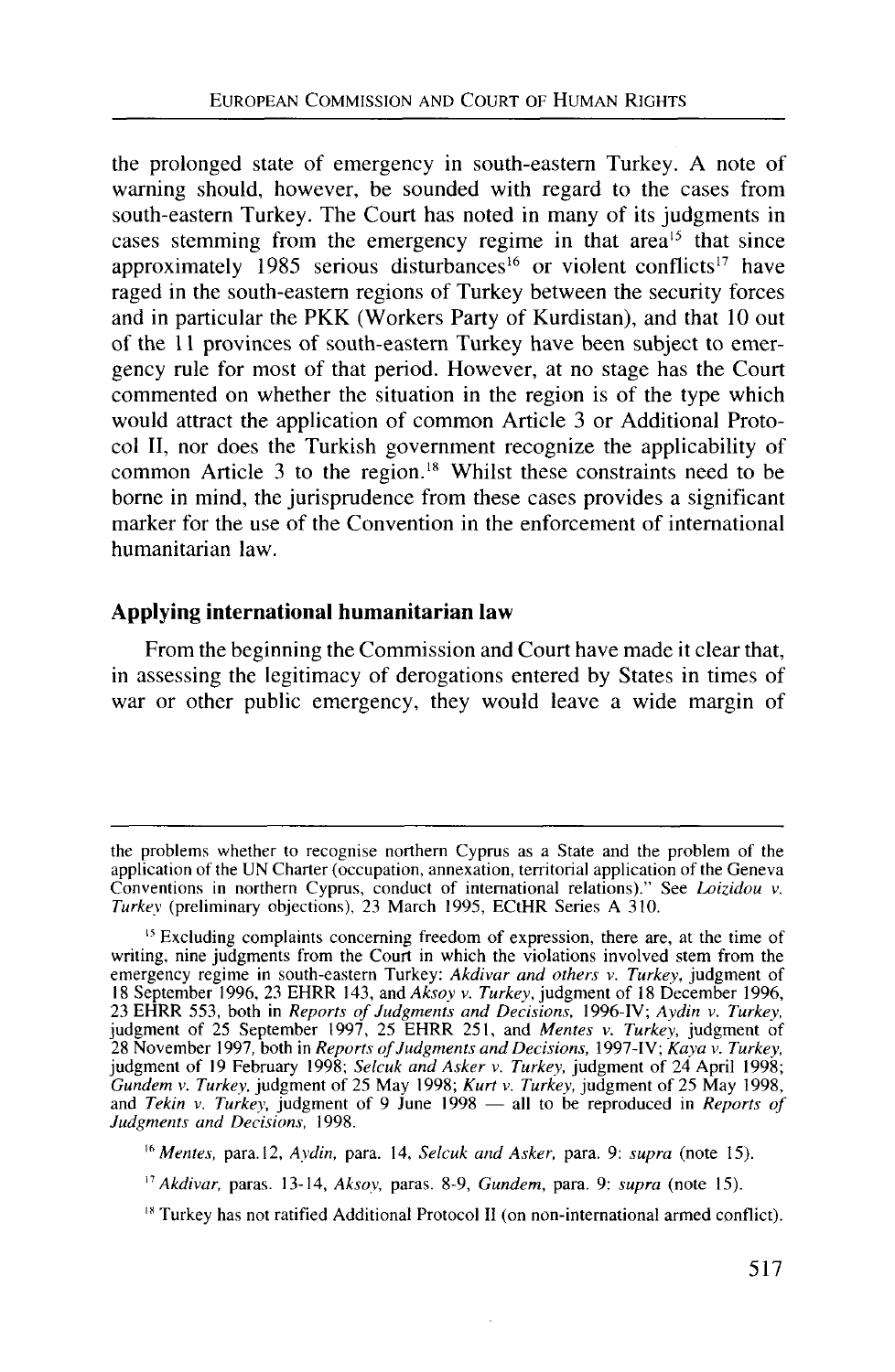appreciation<sup>19</sup> to States to determine whether or not there is a public emergency threatening the life of the nation.<sup>20</sup> On only one occasion has the Commission determined that a public emergency did not exist.<sup>21</sup> However, some members of the Commission did provide hope earlier on that the rules of humanitarian law could be given a robust role to play. In the context of the Turkish invasion of Cyprus, Mr G. Sperduti, joined by Mr S. Trechsel, stated in his opinion that:

"It is to be noted that the rules of international law concerning the treatment of the population in occupied territories (contained notably in The Hague Regulations of 1907 and the Fourth Geneva Convention of 12 August 1949) are undeniably capable of assisting the resolution of the question whether the measures taken by the occupying power in derogation from the obligations which it should in principle observe — by virtue of the European Convention — where it exercises *(dejure* or *de facto)* its jurisdiction, are or are not justified according to the criterion that only measures of derogation strictly required by the circumstances are authorized .... It follows that respect for the same rules by a High Contracting Party during the military occupation of the territory of another State will in principle assure that the High Contracting Party will not go beyond the limits of the right of derogation conferred on it by Article 15 of the Convention."<sup>22</sup>

This may have given grounds for suggesting that use of humanitarian law as a guideline could lead to a situation where derogations resulting from a domestic state of emergency would be permissible only where the

21  *Denmark, Norway, Sweden and the Netherlands* v. *Greece,* Report of the Commission of 5 November 1969, Yearbook, Vol. 12, 1969, p. 113, para. 229.

22  *Cyprus v. Turkey, supra* (note 9).

*<sup>19</sup>* For the margin of appreciation concept see W. J. Ganshof van der Meersch, "Le caractère "autonome" des termes et la "marge d'appréciation" des gouvernements dans 1'interpretation de la Convention europeenne des Droits de l'homme", in Matscher and Petzold (eds), *supra* (note 7), pp. 201-220; P. Mahoney, "Judicial activism and judicial self-restraint in the European Court of Human Rights: Two sides of the same coin", *Human Rights Law Journal,* Vol. II, 1990, pp. 57-88.

<sup>&</sup>lt;sup>20</sup> It falls in the first place to each contracting State, with its responsibility for the life of its citizens, to determine whether their life is threatened by a public emergency and if so how far it is necessary to go in attempting to overcome the emergency. By reason of their direct and continuous contact with the pressing needs of the moment, the national authorities are in principle in a better position than the international judge to decide both on the presence of such an emergency and on the nature and scope of derogations necessary to avert it. In this matter Article  $15(1)$  leaves the authorities a wide margin of appreciation. *Ireland v. UK,* ECtHR Series A 25, para. 207 (1978).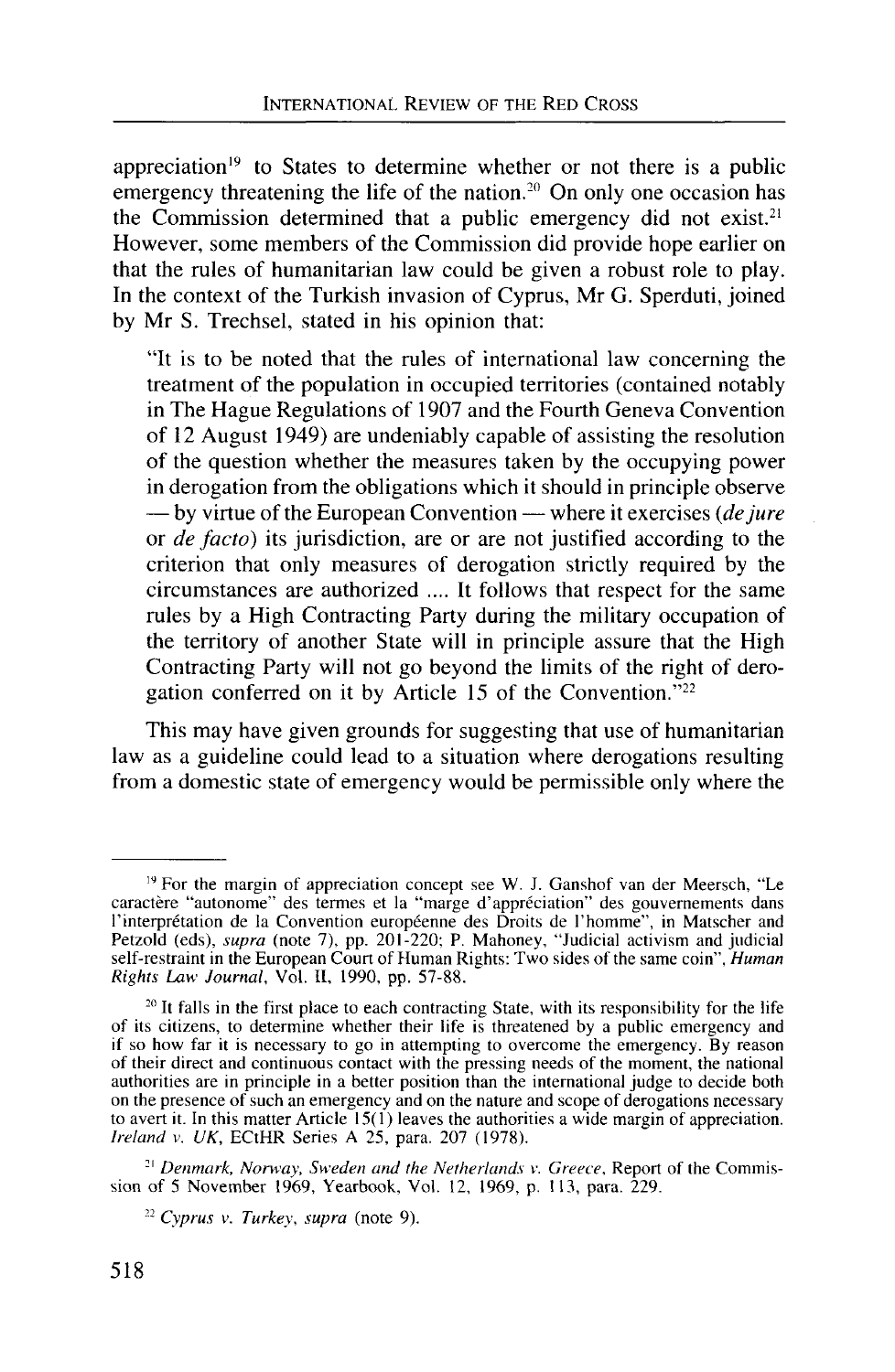derogating State acknowledged that common Article 3 of the Geneva Conventions was applicable to the situation.<sup>23</sup> However, this has not been the case and the failure of the Commission and Court to scrutinize more closely situations where derogations have been entered has been criticized.<sup>24</sup> Certainly neither Convention body has engaged in an extensive examination of the characterization of any public emergency in terms of humanitarian law (internal disturbances and tensions versus internal armed conflict) as was carried out recently by the Inter-American Commission on Human Rights in the *Abella* case.<sup>25</sup> Rather the usual question facing the Commission and Court has been whether a derogating measure was strictly required by the exigencies of the situation. This notwithstanding, one does find examples of the use of humanitarian law, whether explicitly in terms of, for example, the Geneva Conventions or by use of language drawn from humanitarian law (protection of the civilian population, disproportionate use of a combat weapon).

The remainder of this article will examine examples of the implementation of international humanitarian law through the ECHR under the following headings:

- Destruction of property and displacement of the civilian population
- Detention and treatment of detainees
- Conduct of military operations and unlawful killings

#### *Destruction of property and displacement of the civilian population*

In northern Cyprus, the rules regarding protection of the civilian population in occupied territory have been of most relevance.<sup>26</sup> In the first Cypriot case the Commission found violations arising from the eviction

 $2<sup>3</sup>$  F. Hampson, *supra* (note 12), pp. 125 and 6.

<sup>&</sup>lt;sup>24</sup> The low point of the Court and Commission in this regard is widely considered to be *Brannigan and McBride v. UK,* ECtHR Series A 258-B (1993). See dissenting opinion of Judge Makarczyk.

<sup>25</sup>  *Abella* v. *Argentina* , 18 November 1997,1-AmCHR, Report 55/97, Case 11, p. 137, para. 149.

<sup>&</sup>lt;sup>26</sup> The Republic of Cyprus has brought four inter-State cases against Turkey, arising out of the situation in northern Cyprus: Application Nos. 6780/74, 6950/75, 8007/77 and 25781/94. There are also a number of individual cases which have been heard by or are pending before the Commission and Court, the first of which was *Loizidou,* see *supra* (note 5). In the most recent inter-State case (No. 25781/94, 86 D & R 104) and in the individual cases, it would seem that no pleas in terms of humanitarian law have been submitted to the Commission.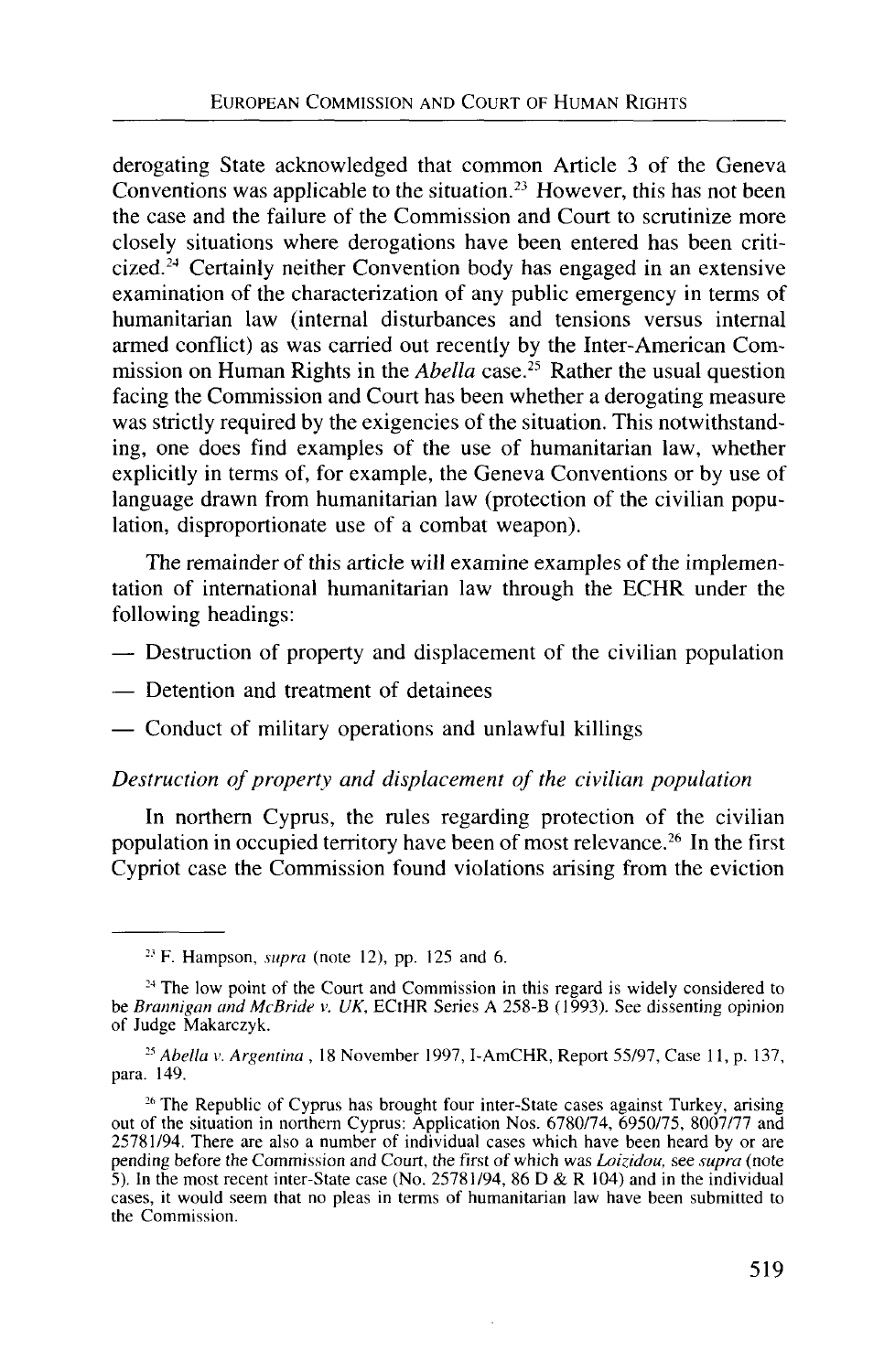of Greek Cypriots from their homes and their transportation to other places,<sup>27</sup> the confinement of civilian persons to detention centres and within private homes, and the deprivation of possessions of Greek Cypriots on a large scale.<sup>28</sup> The majority of the Commission did not use humanitarian law as a frame of reference, though Mr Sperduti noted the availability of appropriate humanitarian law obligations to address these issues: "One can cite, for example, Article 49 of the Fourth Geneva Convention, which article related to the prohibition of forced transfers in the occupied territories whether *en masse* or individually, and also to other obligations on the occupying power in relation to the displacement of persons."<sup>29</sup>

In the third Cyprus case,<sup>30</sup> Mr G. Tenekides, again in a separate opinion, stated that persons have been installed "by the occupation forces in the north of the island in violation of Article 49(6) of the Geneva Convention of 12 August 1949 on the protection of civilian persons in time of war ...".<sup>31</sup> He also noted that it was regrettable that the Commission did not refer to the destruction of cultural property in Cyprus. He stated that the Commission was under a duty to apply Article 1 of Protocol 1 in view of the numerous conventions and agreements relating to the protection of cultural property, first and foremost the Hague Convention of 1954 for the protection of cultural property in the event of armed conflict.<sup>32</sup>

Similar issues concerning the destruction of property and the transfer and eviction of civilians have arisen in the context of internal conflict too. In three cases from south-eastern Turkey, the Court has found that security forces in the context of military operations were responsible for the destruction of the applicants' homes and that the applicants as a result had to leave their villages.<sup>33</sup> However, the Court did not raise any questions

11  *Ibid.,* p. 557.

32  *Ibid.,* pp. 557 and 558.

33  *Akdivar and others v. Turkey, Mentes and others v. Turkey, Selcuk and Asker v. Turkey* — *supra* (note 15).

*<sup>21</sup> Supra* (note 9), paras. 208-211.

<sup>28</sup>  *Ibid.,* para. 486.

<sup>29</sup>  *Ibid.*

<sup>&</sup>lt;sup>30</sup> Cyprus v. Turkey, Application No. 8007/77, Report of 4 October 1983, Resolution DH (92) 12, 2 April 1992, reprinted in 5 EHRR 509.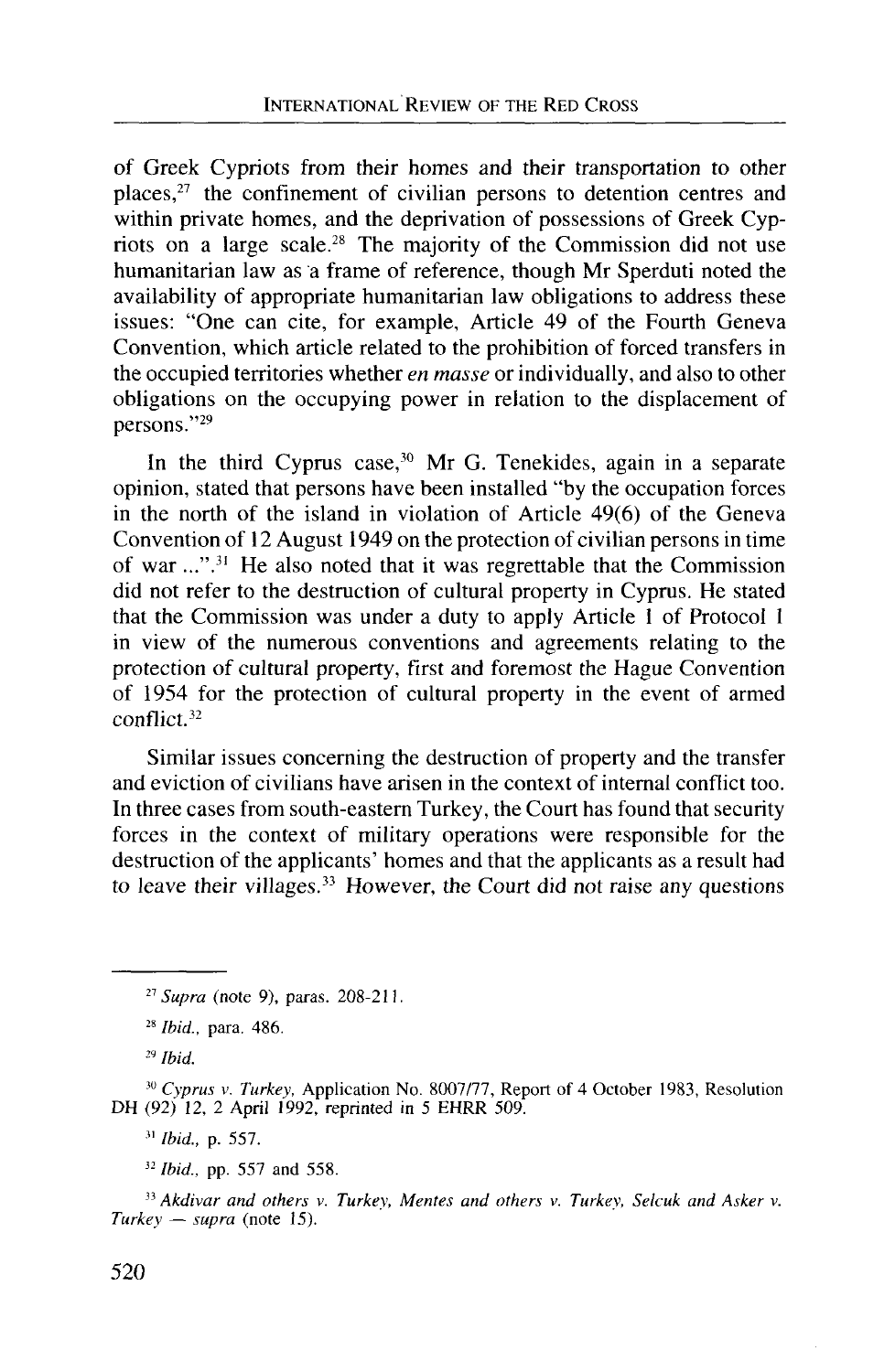as to whether this was the type of situation to which common Article 3 or Additional Protocol II would apply, and as there was no derogation with respect to Article 8 (right to respect for family life and the home) or Article 1 of Protocol 1 (right to peaceful enjoyment of property),<sup>34</sup> the Court's analysis of the acts of the security forces were confined to finding violations of Article 8 and Article 1 of Protocol 1, without any regard to whether there was compatibility with other international obligations.<sup>35</sup> In one case, however, the Court agreed to consider the complaint under Article 3 (prohibition of inhuman treatment).<sup>36</sup> It found that the acts of the security forces, involving as they did the destruction of the homes of elderly applicants in a premeditated and contemptuous manner, resulting in their forced eviction from their village, should be categorized as inhuman treatment.<sup>37</sup> The Court also went on to say that " $\ldots$  [e]ven if it were the case that the acts in question were carried out without any intention of punishing the applicants, but instead to prevent their homes being used by terrorists or as a discouragement to others, this would not provide a justification for the ill treatment".<sup>38</sup>

The reference to justification for the ill-treatment would appear anomalous, given that the prohibition of inhuman treatment is absolute, permitting of no derogation or justification, even in armed conflict, a point which the Court emphasized four paragraphs earlier.<sup>39</sup> In the context of an internal or international armed conflict, the acts of the security forces would be in violation of humanitarian law,<sup>40</sup> and it is clear that such acts

*Ibid.,* para. 79.

<sup>&</sup>lt;sup>34</sup> By letter dated 6 August 1990 to the Secretary-General of the Council of Europe, Turkey entered a derogation to Articles 5, 6, 8, 10, 11 and 13 of the Convention. By letter of 5 May 1992, Turkey informed the Secretary-General that the derogation continued to apply only in respect of Article 5.

<sup>35</sup>  *Akdivar,* paras. 83 - 87; *Mentes,* paras. 70 - 73; *Selcuk and Asker,* paras. 83 - 87 — *supra* (note 15). As in the case of *Mentes and others,* only Article 8 had been raised by the applicants, there was no finding of a violation of Article 1 of Protocol 1.

<sup>&</sup>lt;sup>36</sup> In the oral submissions to the Court, the applicants submitted that the acts of the security forces were in violation of humanitarian law. See *Selcuk and Asker,* Verbatim Record of the hearing, 26 January 1998.

**<sup>37</sup>** Judgment of 24 April 1998, paras. 77 and 78.

<sup>39</sup>  *Ibid.,* para. 75.

<sup>\*</sup> E.g. Arts. 32, 33 and 49 of the Fourth Geneva Convention; Art. 51 of Additional Protocol I; Art. 3 common to the four Geneva Conventions; Arts. 13 and 17 of Additional Protocol II.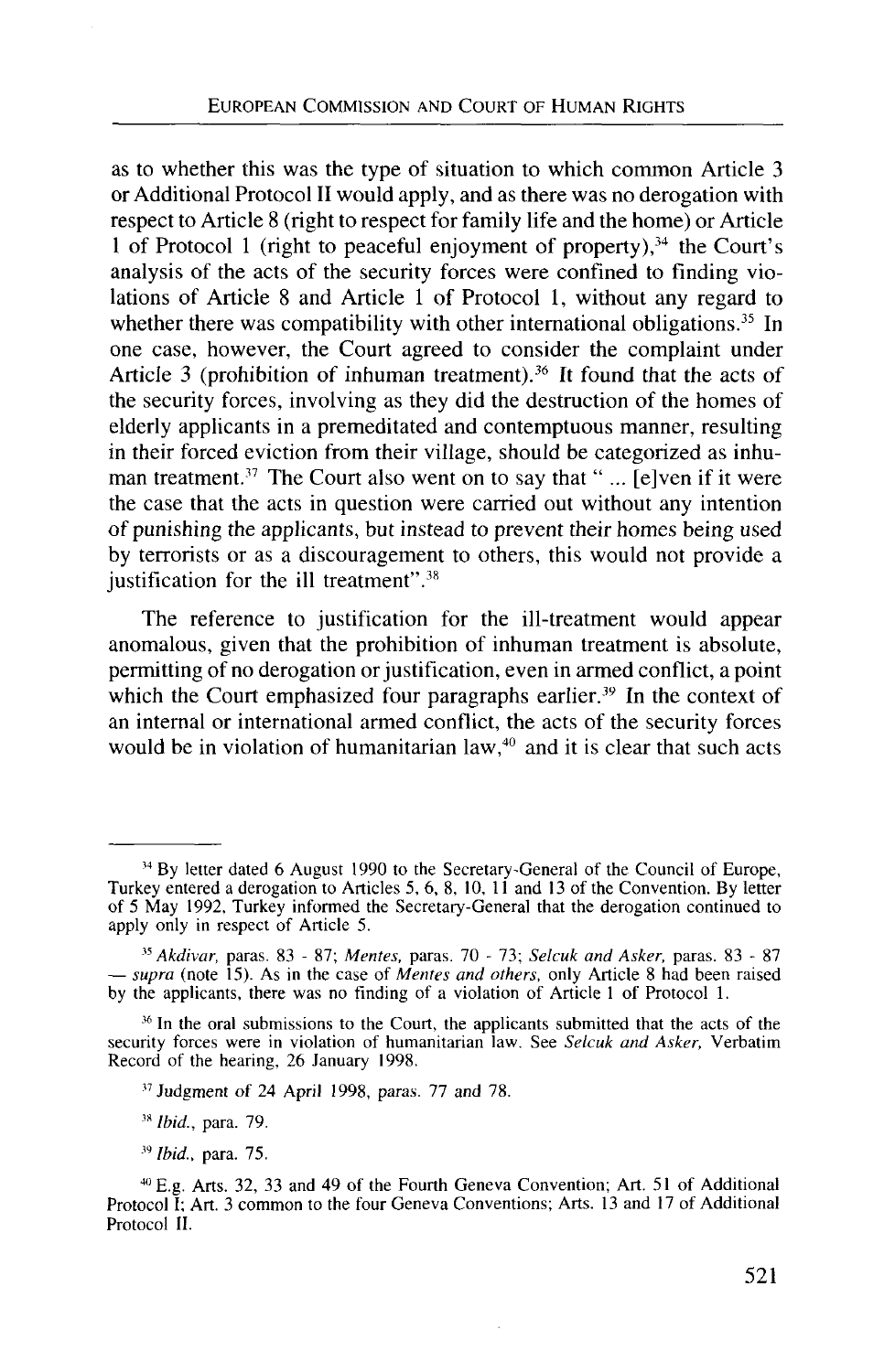of the security forces will always be incompatible with the Convention, contravening as they do a non-derogable provision. It is also noteworthy that, in this case, the Court found a violation of the right to an effective remedy, in particular specifying that the commanding officer who had been identified as being in charge of the impugned operation had not been questioned.<sup>41</sup> The emphasis which the Court places on the need to investigate violations of this nature and gravity, $42$  and to identify and punish the perpetrators, echoes the obligations existing in humanitarian law to suppress war crimes and grave breaches of the Geneva Conventions.<sup>43</sup>

# *Detention and treatment of detainees*

In times of armed conflict there are two aspects of detention which need to be addressed separately, the first being the grounds for deprivation of liberty. The permissible grounds for detention, set out as they are in Article 5 of ECHR, may be varied in time of armed conflict by way of derogation, and humanitarian law permits a wider range of justifications for the deprivation of liberty than does human rights law. On the other hand, the treatment of detainees, governed by Articles 2 and 3, is not subject to differential treatment in times of armed conflict or otherwise,<sup>44</sup> and this relationship between Articles 2, 3 and 5 has implications for the rights of detainees during armed conflict. It is worth noting that, in times

<sup>41</sup>  *Supra* (note 37), paras. 97 and 98.

<sup>42</sup>  *Ibid.,* para. 96.

<sup>43</sup> See Arts. 49 and 50, First Geneva Convention; Arts. 50 and 51, Second Geneva Convention; Arts. 129 and 130, Third Geneva Convention; Arts. 146 and 147, Fourth Geneva Convention; Arts. 85 and 86, Additional Protocol I. — On the obligation to prosecute for violations of the laws of armed conflict, see T. Graditzky, "Individual criminal responsibility for violations of international humanitarian law committed in non-international armed conflict," *1RRC,* No. 322, March 1998, p. 29; W.G. Sharp, Sr., "International obligations to search for and arrest war criminals: government failure in the former Yugoslavia?", *Duke Journal of Comparative and International Law,* Vol. 7, 1997, p. 411; D. Plattner, "The penal repression of violations of international humanitarian law applicable in non-international armed conflict", *IRRC,* No. 278, September-October 1990, p. 409.

<sup>44</sup> This is on the basis that Articles 2 and 3 are non-derogable provisions. It does not mean that, when evaluating whether a particular act or omission would violate either article, the differing circumstances — peacetime, state of emergency, or war — could not be taken into account to see whether the threshold of severity to attract the application of either article had been met. This could conceivably be the case with regard to certain conditions of detention, but there is less scope for flexibility in determining whether positive obligations to protect the right to life differ for detainees in times of war or peace. International humanitarian law, in particular the Third Geneva Convention, includes specific protection against exposure of detainees to life-threatening measures.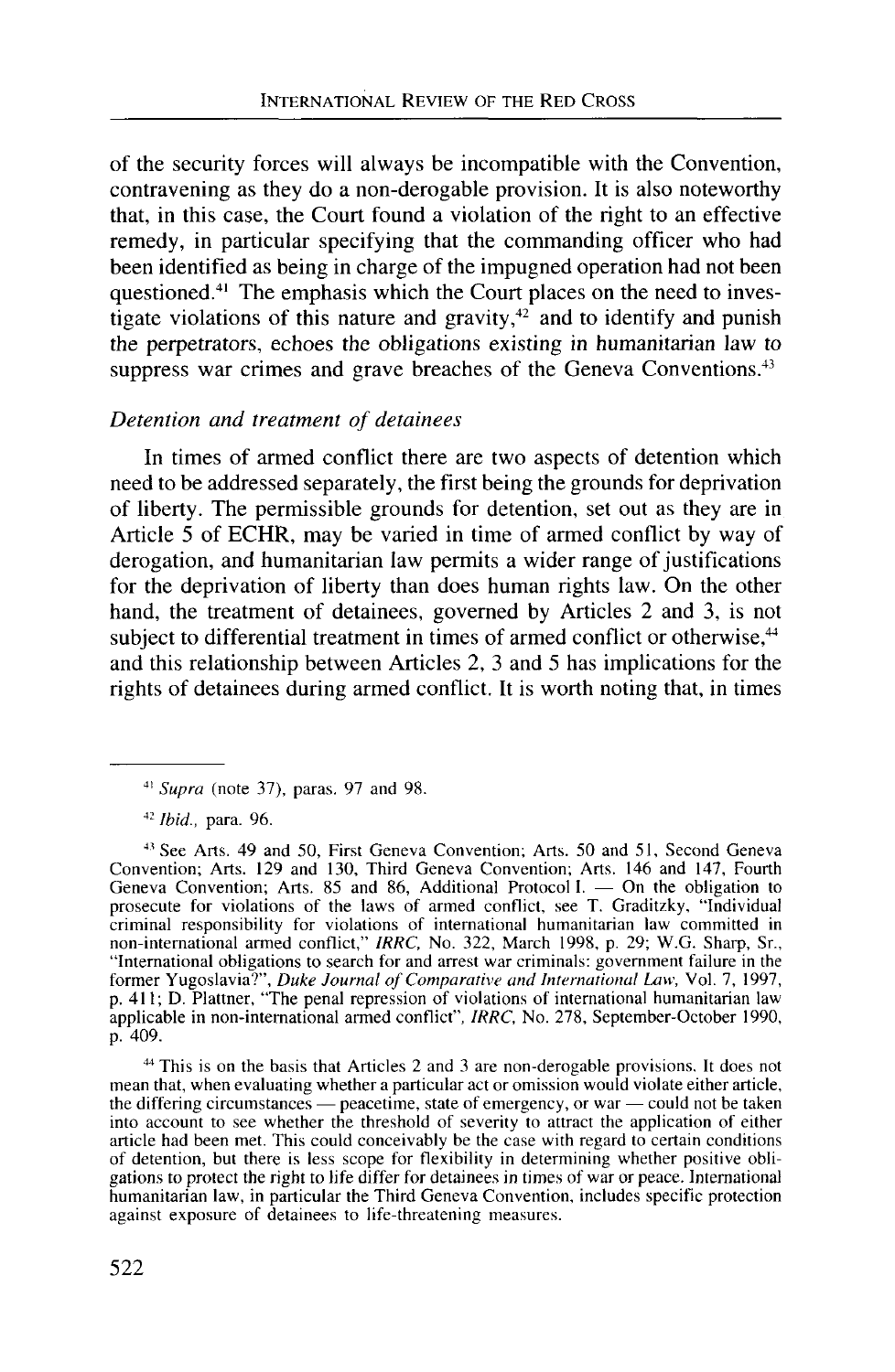of armed conflict, the primary European institution for the protection of detainees, the Committee for the Prevention of Torture,<sup>45</sup> is excluded from visiting places of detention which representatives or delegates of Protecting Powers or of the ICRC effectively visit on a regular basis by virtue of the Geneva Conventions and their Additional Protocols.<sup>46</sup> In the Cypriot cases, when the Commission had to consider the detention of POWs by the Turkish army, it took "account of the fact that both Cyprus and Turkey are Parties to the [Third] Geneva Convention of 12 August 1949, relative to the treatment of prisoners of war, and that, in connection with the events in the summer of 1974, Turkey in particular assured the International Committee of the Red Cross (ICRC) of its intention to apply the Geneva Convention and its willingness to grant all necessary facilities for humanitarian action ...".47

The Commission therefore did not find it necessary to examine the question of a breach of Article 5 of the European Convention with regard to persons accorded the status of prisoners of war.<sup>48</sup> Nevertheless, they did find a violation of Article 5 (1), as Article 5 does not include detention as a POW as a legitimate ground for detention. However, as Mr Sperduti again pointed out, "measures which are in themselves contrary to a provision of the European Convention but which are taken legitimately under the international law applicable to armed conflict, are to be considered as legitimate measure of derogation from the obligations following from the Convention".<sup>49</sup>

It follows from that observation that the detention *per se* of the Greek soldiers may indeed have been lawful under humanitarian law. The conditions of their detention, however, do not benefit from reliance on humanitarian law. The treatment of the prisoners in Cyprus, their subjection to inhuman treatment including rape,<sup>50</sup> the withholding of adequate

<sup>&</sup>lt;sup>45</sup> See the European Convention for the Prevention of Torture and Inhuman or Degrading Treatment or Punishment, 1987.

*MIbid,* Article 17(3).

<sup>47</sup>  *Cyprus v. Turkey, supra* (note 9), para. 313.

<sup>48</sup>  *Ibid.*

<sup>49</sup>  *Ibid.,* p. 564, para. 7.

<sup>50</sup> In the case of *Ay din v. Turkey, supra* (note 15), the Court found that the rape of the applicant in detention was torture (para. 86), a finding which has implications for the prosecution of persons for violation of the laws of armed conflict or persons indicted for war crimes.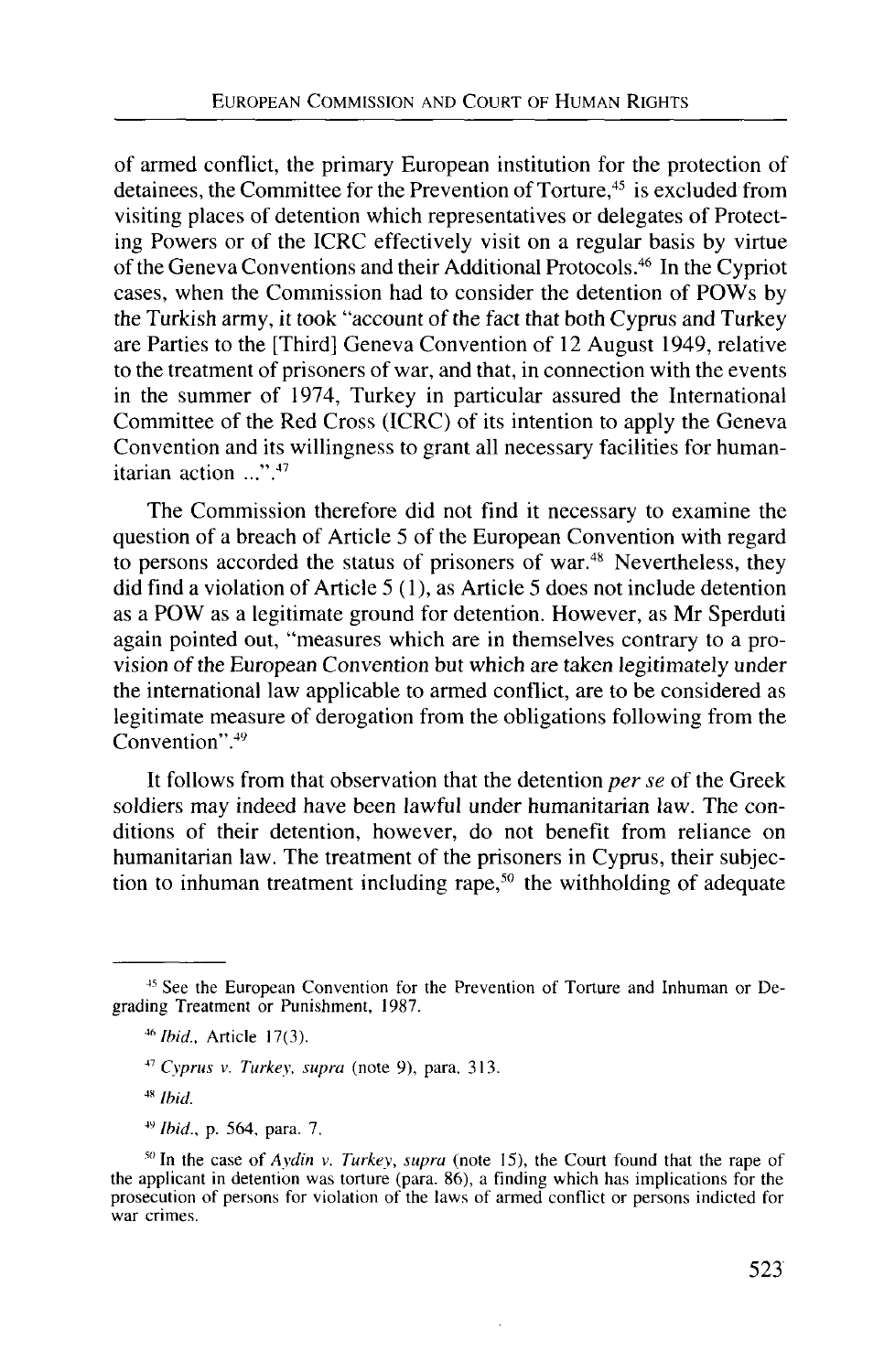supplies of food and drinking water and of adequate medical treatment, was indeed considered to be a violation of Article 3 of the ECHR. Yet no reference was made to the law on the treatment of prisoners of war except by Mr Ermacora, who in his separate opinion did note that "I consider that such treatment, apart from obligations under the Third Geneva Convention, is also not normal behaviour of soldiers and that military ethics prohibit this form of violence against prisoners". <sup>51</sup>

As mentioned above, the application of Articles 2 and 3 of the ECHR to situations of conflict has certain implications, not least of which is that there are limits on the extent to which States can derogate from their obligations under Article 5, obligations that in principle are subject to limitation or partial suspension. The Court clarified this much in a case where it had to determine whether, in view of the fact that the respondent State had entered a derogation to Article 5, the detention of the applicant for at least 14 days without being brought before a judicial officer was permitted.<sup>52</sup> The Court, agreeing with the Commission, held that the measures permitting prolonged, unsupervised detention, particularly where there was the absence of safeguards such as access to a lawyer, doctor, relative or friend, left detainees vulnerable, not only to arbitrary interference with their right to liberty, but also to torture.<sup>53</sup> There was therefore a violation of Article 5 of the Convention, notwithstanding the derogation.

In a separate case the Court also emphasized that to ensure the existence of holding data, recording such matters as the date, time and location of detention, the name of the detainee as well as the reasons for detention, and the name of the person effecting it was part of the very purpose of Article 5.<sup>54</sup> These obligations owed to detainees are therefore

 $54$  Kurt v. Turkey, supra (note 53), para, 125.  *Kurt v. Turkey, supra* (note 53), para. 125.

<sup>51</sup>  *Supra* (note 49), p. 565, para. 2.

*<sup>52</sup> Aksoy v. Turkey, supra* (note 15), Commission Report of 23 October 1995 and judgment of 18 December 1996. On the derogation, see note 34.

<sup>53</sup> See Commission Report, para. 182, and Court judgment, para. 78. Both the Commission and Court already confirmed that Zeki Aksoy, having been subjected to such treatment as suspension in the form of Palestinian hanging, had been tortured in violation of the Convention. See Commission Report, para. 169 and Court judgment, para. 64. In the later case of *Kurt v. Turkey,* judgment of 25 May 1998, which concerned a disappearance, the Court spoke of prompt judicial intervention leading to the detection and prevention of life-threatening measures or serious ill-treatment which violate the fundamental guarantees contained in Articles 2 and 3 of the Convention (para. 123).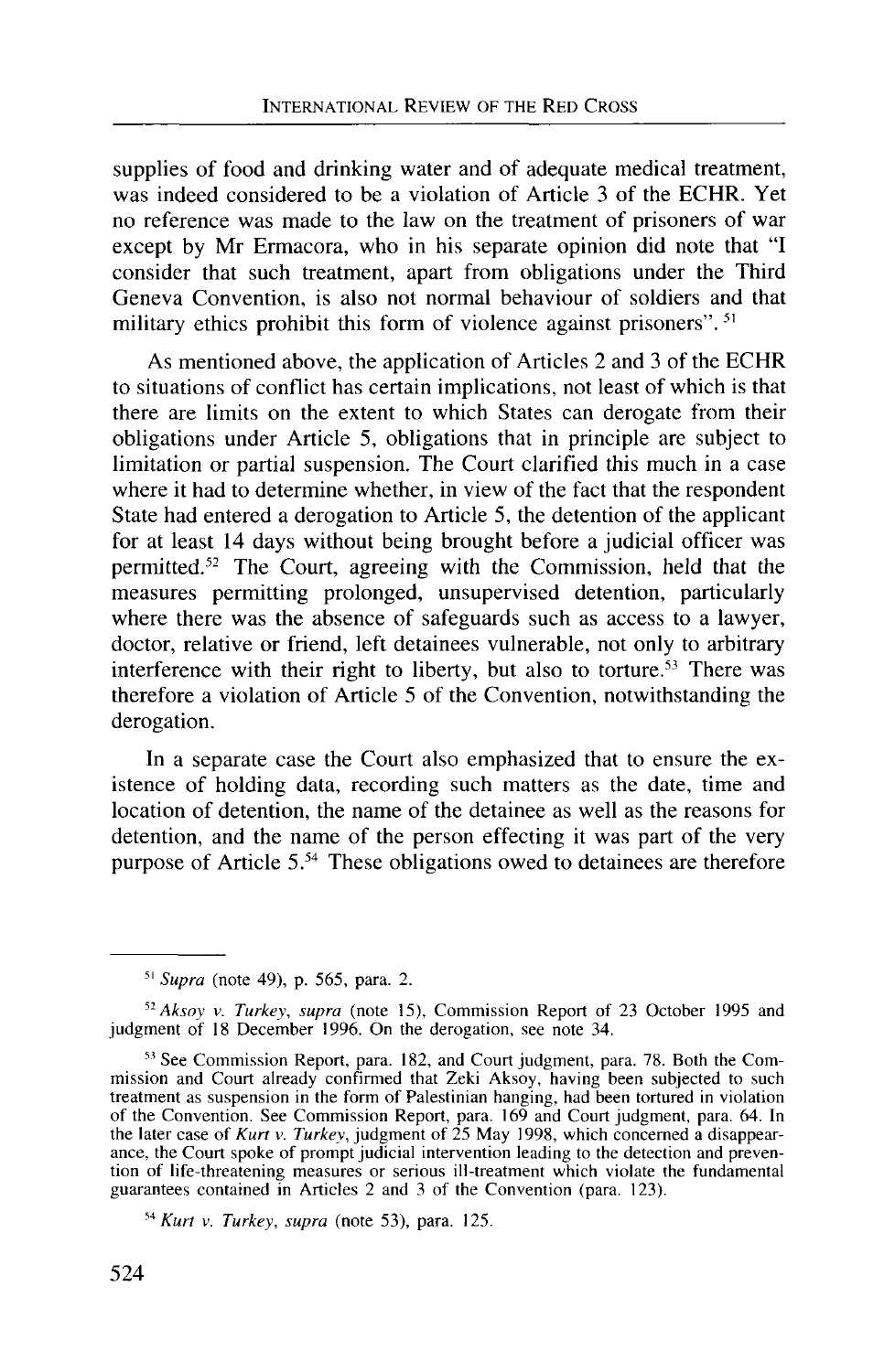clearly not capable of being suspended in times of an armed conflict. The judgments do therefore go some way towards setting boundaries for the measures regarding detention which can be taken in times of armed conflict. It is hoped that further examination of a number of cases where persons have disappeared, allegedly after being detained in a military operation, may also contribute towards delineating those core responsibilities under the Convention, owed by State Parties to detainees in times of armed conflict.<sup>55</sup>

#### *Conduct of military operations and unlawful killings*

The situation in south-eastern Turkey has also required the Commission to consider a number of cases where military operations have resulted in considerable injury to or in the death of civilians.<sup>56</sup> In this context the test laid down by the Court in *McCann and others v. UK* — that the planning and control of an operation must be so as to minimize, to the greatest extent possible, recourse to lethal force,<sup>57</sup> and that deaths not justified by reference to the second paragraph of Article 2<sup>58</sup> or resulting other than from lawful acts of war are a violation of the European Convention — provides a secure framework for assessing whether killings are illegal under the laws of armed conflict. Two of the cases to come before the Commission — one concerning an allegation that security forces had used, *inter alia,* a tank to conduct a bombardment in a civilian environment

57  *McCann and others v. UK,* ECtHR Series A 324, para. 194. This test has been employed by the Commission and Court in several cases since, e.g., *Andronicou and Constantinou v. Cyprus,* No. 25052/94, judgment of 9 October 1997, 25 EHRR 491, para. 171.

<sup>55</sup> E.g. *Akdeniz and others v. Turkey,* Application No. 23954/94, Decision on admissibility of 3 April 1995; *Cakici v. Turkey,* Application No. 23657/94, Decision on admissibility of 15 May 1995; *Timurtas v. Turkey,* Application No. 23531, Decision on admissibility of 11 September 1995; *Tas* v. *Turkey,* Decision on admissibility of 14 March 1996.

*ibGulec v. Turkey,* No. 21593/93, Decision on admissibility of 30 August 1994, Commission Report of 17 April 1997; *Cagirge v. Turkey,* No. 21895/93, Decision on admissibility of 19 October 1994, Commission Report of July 1995, 82 D & R 20; *Isiyok v. Turkey,* No. 22309/93, Decision on admissibility of 3 April 1995, Commission Report of 31 October 1997; *Ergi v. Turkey,* No. 23818/94, Decision on admissibility of 2 March 1995, 80 D & R 157, Commission Report of 20 May 1997.

<sup>&</sup>lt;sup>58</sup> Deprivation of life is not regarded as inflicted in contravention of Article 2 when it results from the use of force which is no more than absolutely necessary in defence of any person from unlawful violence, or in order to effect a lawful arrest, or to prevent the escape of a person lawfully detained, or in action lawfully taken for the purpose of quelling a riot or insurrection.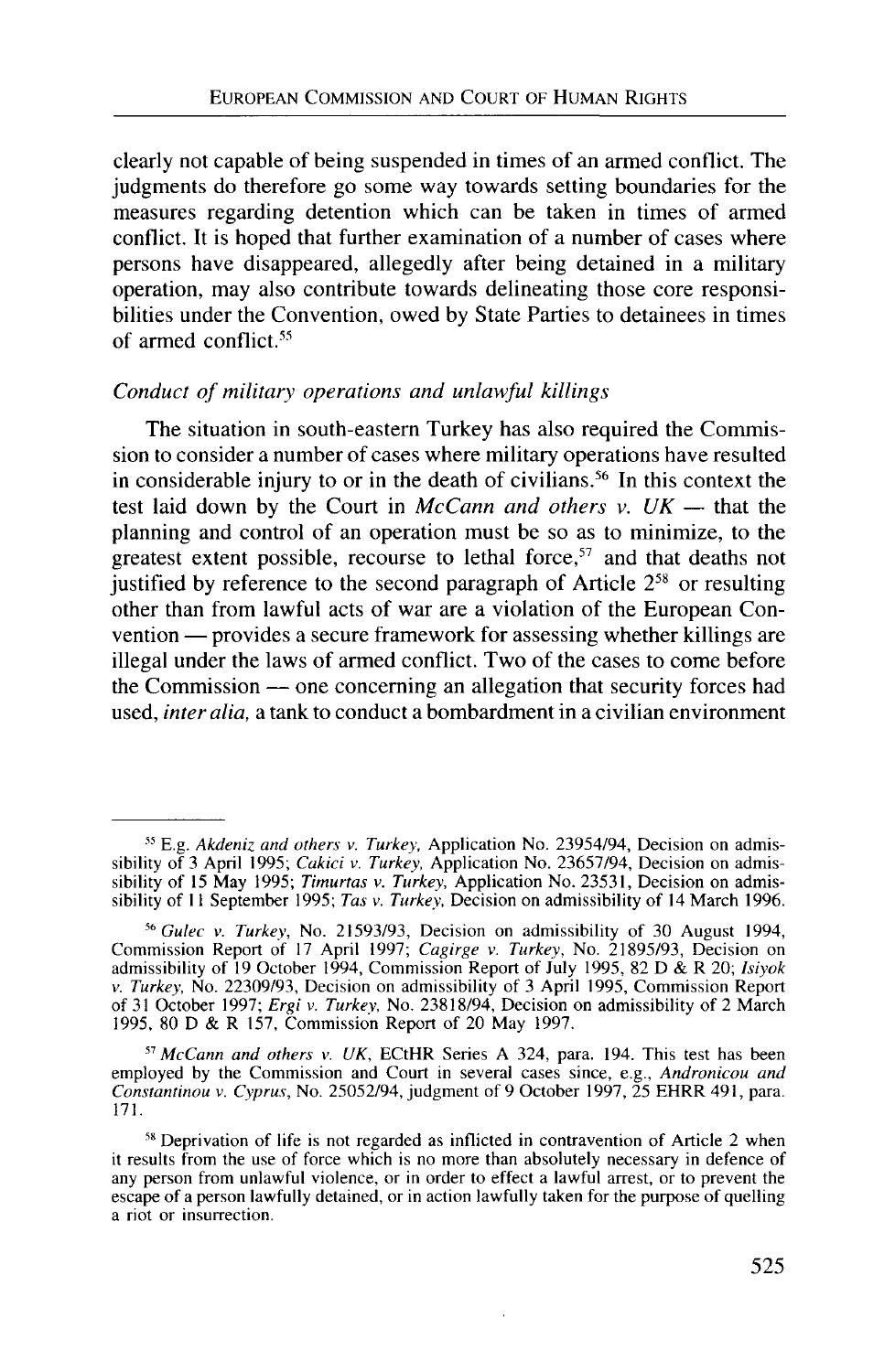resulting in death and injury,<sup>59</sup> and the other concerning an aerial bombardment resulting in widespread damage and injury to civilians and civilian property in a village $60$  — were terminated by way of friendly settlement. In a third case, the Commission and the Court had to examine a military operation in which a woman, standing in the doorway of her home, had been killed in the course of an alleged ambush operation.<sup>61</sup>

The Commission considered that the planning and control of the operation needed to be assessed "... not only in the context of the apparent targets of an operation but, particularly where the use of force is envisaged in the vicinity of the civilian population, with regard to the avoidance of incidental loss of life and injury to others".<sup>62</sup> It went on to find that the ambush operation was not implemented with the requisite care for the lives of the civilian population, that there was significant evidence that misdirected fire from the security forces had killed a civilian, and that steps or precautions were not taken to minimize the development of a conflict over the village.<sup>63</sup> — The Court explicitly noted that the responsibility of the State "may also be engaged where [the security forces] fail to take all feasible precaution *in the choice of means and methods* of a security operation mounted against an opposing group with a view to avoiding or, at least, minimising incidental loss of civilian life".<sup>64</sup> The Court's reference to means and methods in the conduct of a military operation is one of the clearest examples of the Court borrowing language from international humanitarian law when analysing the scope of human rights obligations. Such willingness to use humanitarian law concepts is encouraging.

These findings, and the language used by the Court and the Commission, can easily be viewed in terms of violations of humanitarian law: it could be said that the Convention bodies examined the operation to see,

<sup>63</sup> Ibid., pp. 145 and 149. The applicant also submitted that the rules of engagement and training of the security forces violated Article 2 (para. 140), but the Commission did not address this point. The same submissions were made to the Court (see Verbatim Record of the hearing on 21 April 1998, p.17).

<sup>64</sup> Ergi v. Turkey, judgment of 28 July 1998 (not yet published), para. 79, emphasis added.

<sup>59</sup>  *Cagirge, supra* (note 56).

<sup>60</sup>  *Isiyok, supra* (note 56).

<sup>61</sup>  *Ergi v. Turkey, supra* (note 56). Commission Report, paras. 145-149.

<sup>62</sup>  *Ibid.,* para. 145.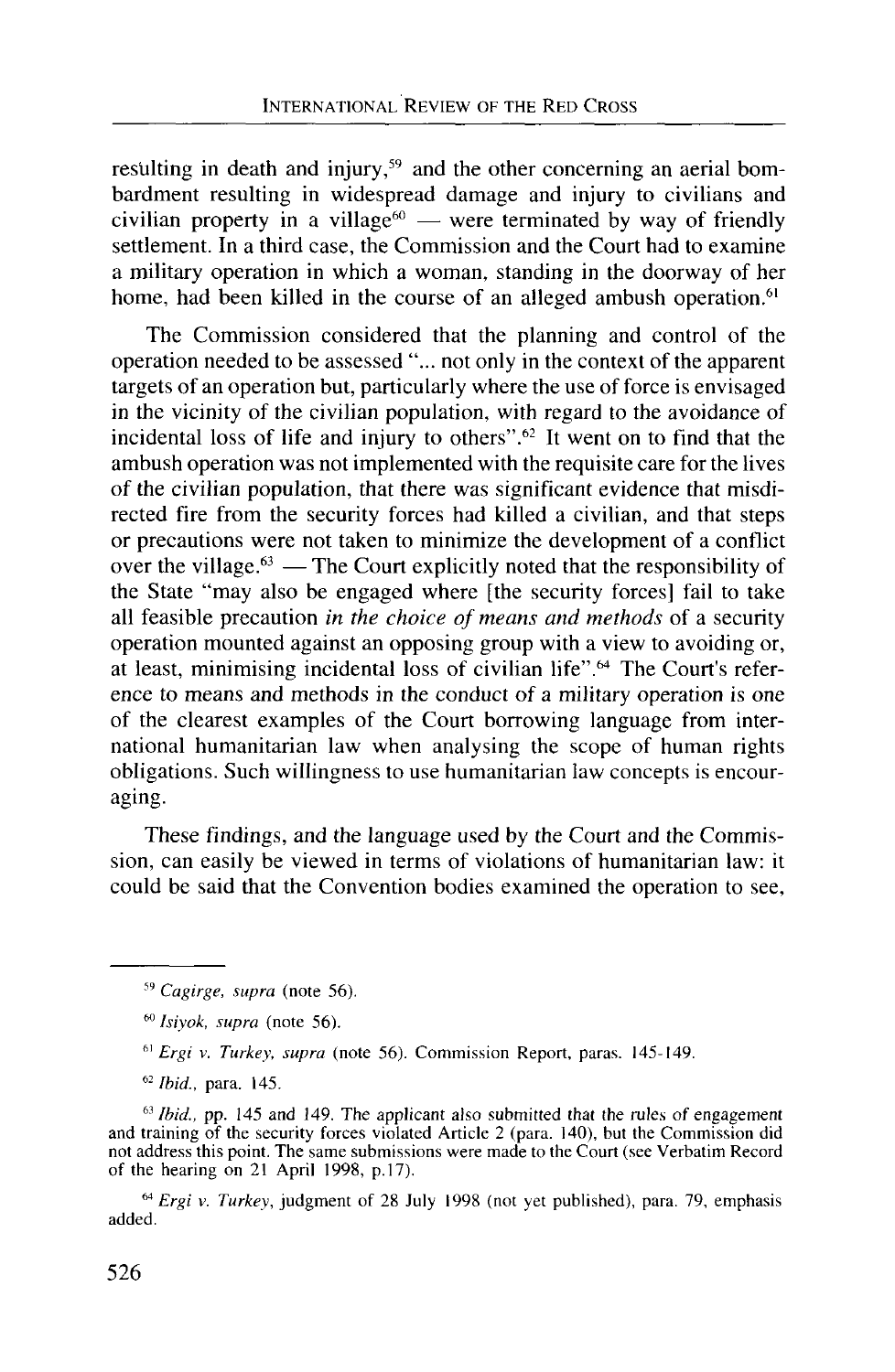*inter alia,* whether there was a lawful target, whether the attack on the lawful target was proportionate and whether there was a foreseeable risk of death to non-combatants that was disproportionate to the military advantage.<sup>65</sup> The analysis of the operation in these terms illustrates clearly that humanitarian law can be validly enforced through human rights norms.

In another case pending before the Court, the Commission found that the security forces had killed a civilian through the manifestly disproportionate use of a combat weapon, in violation of Article 2 of the European Convention.<sup>66</sup> Whilst this killing took place in the context of the efforts to disperse a demonstration and consequently the laws of armed conflict did not apply, one can interpret the findings of the Commission as describing an unlawful killing on the grounds that this was

— an attack with a lawful weapon used in an unlawful way, or

— an unlawful killing due to a disproportionate use of force,

both of which are unlawful killings under the laws of armed conflict.<sup>67</sup> Given that the Commission also found that the area was in a region under a state of emergency, that civil disturbances were frequent and popular unrest could be expected at any moment,<sup>68</sup> this indicates that the basic principles of humanitarian law may indeed be applicable to the situation. Significantly, the Commission also held the training and resources of the security forces to be inadequate<sup>69</sup> — thus presumably implying, at least, improper rules of engagement, or insufficient training in those rules.

Finally and significantly, both the Commission and Court have stated explicitly that the existence of an armed conflict does not exempt killings from scrutiny and investigation to assess their lawfulness. In a case where the applicant's brother was killed in the course of a military operation and

<sup>&</sup>lt;sup>65</sup> Lawful and unlawful killings in international and non-international conflict are very helpfully categorized by F. Hampson, *supra* (note 12), pp. 128-130. At its most basic, the author indicates two criteria which can be used to determine the unlawfulness of a killing: (a) the unlawfulness of the target, and (b) absence of proportionality, whether of the attack itself, the weapon used or the manner of its use *(loc. cit.,* p. 128).

*<sup>\*\*</sup> Gulec v. Turkey, supra* (note 56), paras. 235-236. Heard by the Court on 25 March 1998.

<sup>67</sup>  *Supra* (note 65).

<sup>68</sup>  *Supra* (note 66), para. 235.

<sup>w</sup> *Ibid.*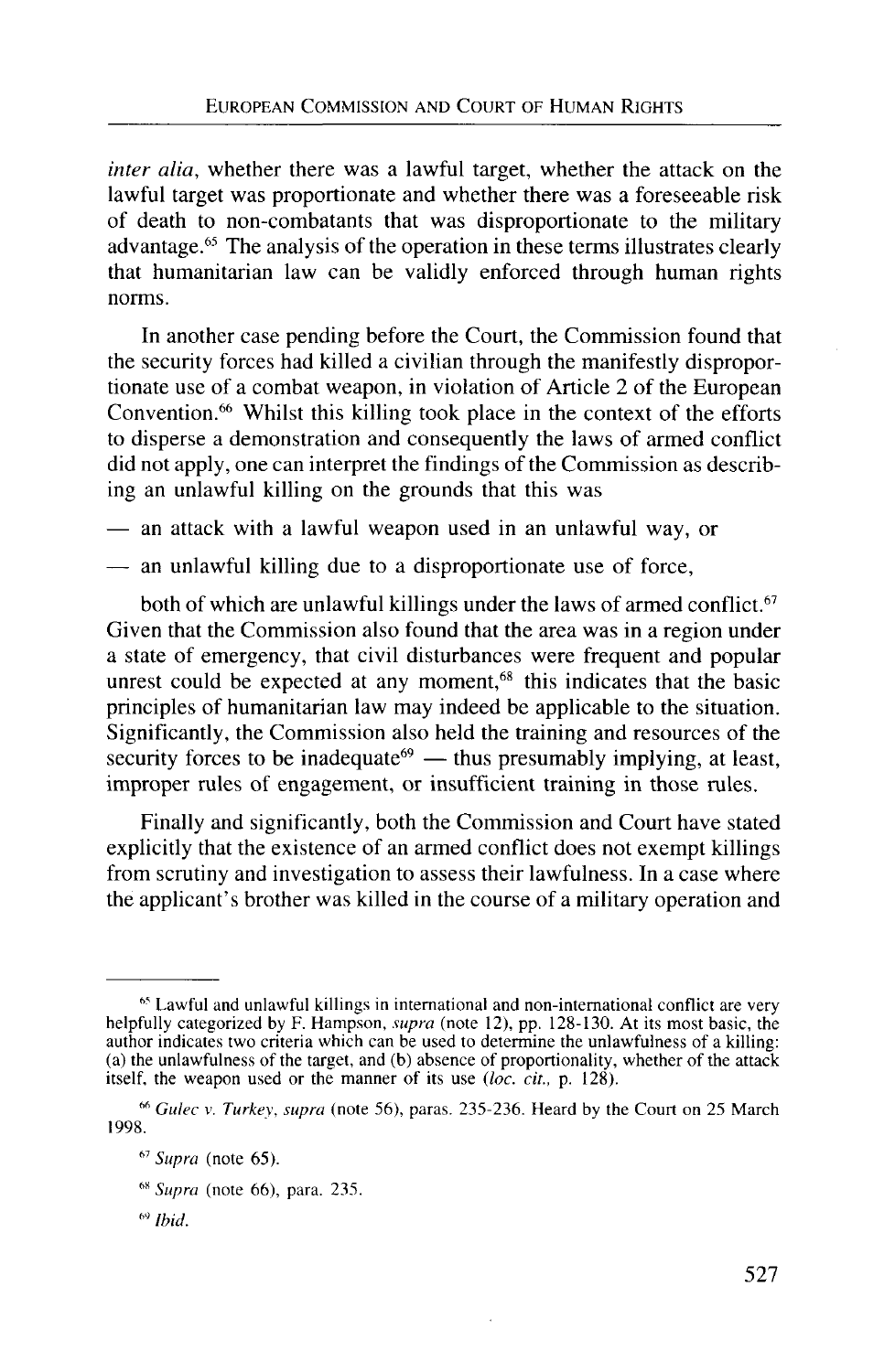it was a subject of dispute whether he had been a combatant in the clash or not, the Court made it clear that there was a procedural requirement to investigate the killing to establish whether his killing had been lawful: "Neither the prevalence of violent armed clashes nor the incidence of fatalities can displace the obligation under Article 2 to ensure that an effective independent investigation is conducted into deaths arising out of clashes involving the security forces."<sup>70</sup>

## **Conclusion**

It is clear from the range of recent cases which are being brought to Strasbourg that the overlap between international humanitarian law and the European Convention on Human Rights is becoming a significant issue for the Court. The Convention bodies are therefore having to become adept at examining issues in a humanitarian law context, while they may still be reluctant to invoke explicitly the law of armed conflict or to use it as a tool of analysis. Also, when one seeks to evaluate the scope of the European Convention to enforce rules of humanitarian law, the area which should not be overlooked is the jurisprudence of the Court concerning the right of a victim to an effective remedy for a violation. Now, in the context of grave and serious violations of Articles 2,<sup>71</sup> 3,<sup>72</sup> 5,<sup>73</sup> 8 of the Convention and Article 1 of Protocol 1,74 the Court has stated on numerous occasions that the notion of an effective remedy entails, in addition to the payment of compensation where appropriate, a thorough and effective investigation capable of leading to the identification and punishment of those responsible and including effective access for the complainant to the investigatory procedure. The importance of this obligation, especially in a case where a particular breach of any of the foregoing articles also constitutes a breach of international humanitarian law, must not be underestimated. Demanding accountability and requiring effective remedies — from investigation to prosecution and payment of compensation — is the key to domestic implementation of human rights and humanitarian law.

<sup>70</sup>  *Kaya v. Turkey,* judgment of 19 February 1998, para. 91. The Court reiterated this jurisprudence in its judgment in *Ergi v. Turkey, supra* (note 64), paras. 85 and 98.

<sup>71</sup>  *Ibid.,* para. 107.

*<sup>12</sup> Aksoy,* para. 98; *Aydin,* para. 103; *Tekin,* para. 66 - *supra* (note 15).

<sup>73</sup>  *Kurt,* para. 140, *ibid.*

<sup>74</sup>  *Mentes,* para. 81; *Selcuk and Asker v. Turkey,* para. 96 - *ibid.*